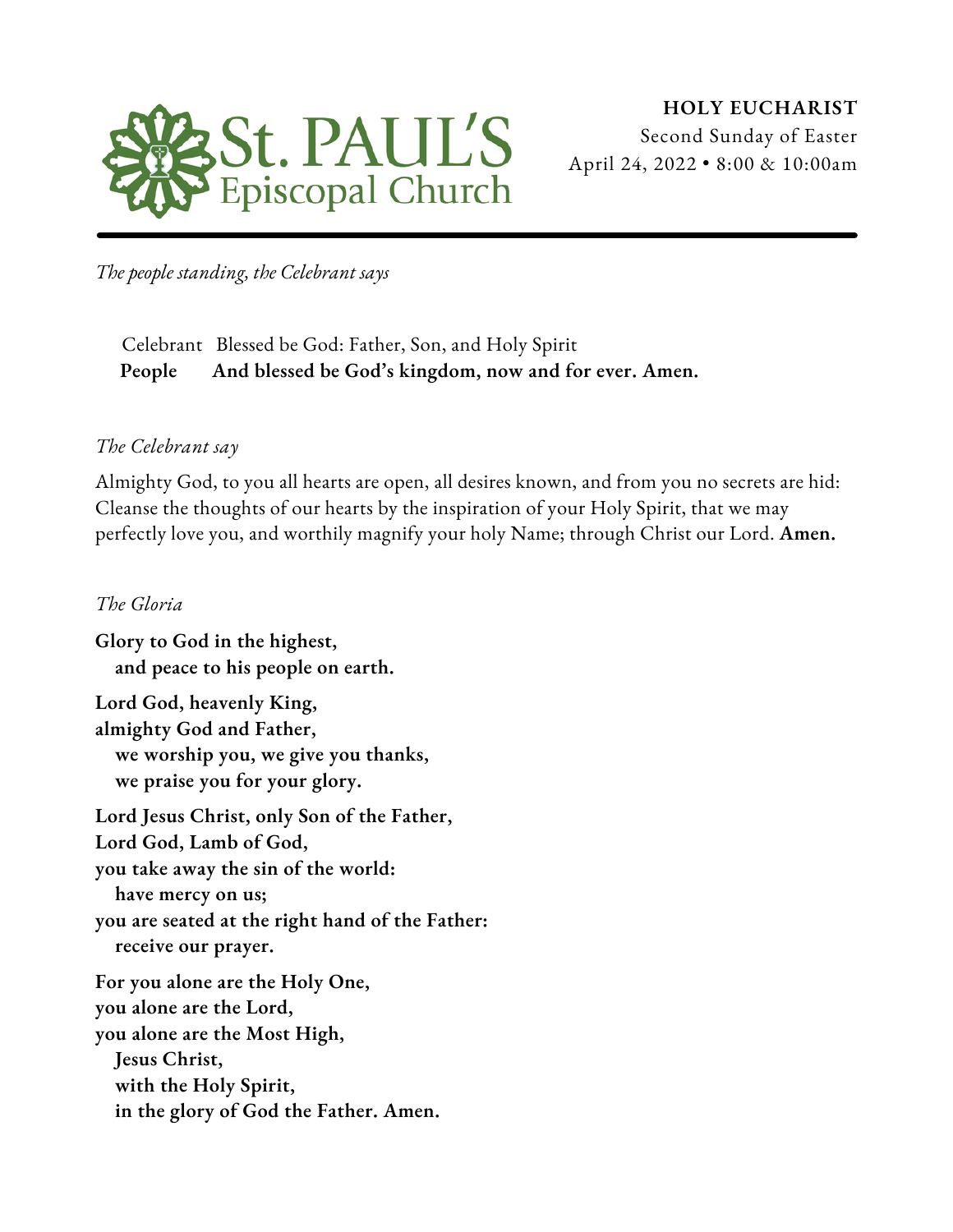### **The Collect of the Day**

Celebrant The Lord be with you. **People And also with you.** Celebrant Let us pray.

Almighty and everlasting God, who in the Paschal mystery established the new covenant of reconciliation: Grant that all who have been reborn into the fellowship of Christ's Body may show forth in their lives what they profess by their faith; through Jesus Christ our Lord, who lives and reigns with you and the Holy Spirit, one God, for ever and ever

### **People Amen.**

### **The First Lesson**

*The people sit.* A Reading from Acts 5:27-32

When the temple police had brought the apostles, they had them stand before the council. The high priest questioned them, saying, "We gave you strict orders not to teach in this name, yet here you have filled Jerusalem with your teaching and you are determined to bring this man's blood on us." But Peter and the apostles answered, "We must obey God rather than any human authority. The God of our ancestors raised up Jesus, whom you had killed by hanging him on a tree. God exalted him at his right hand as Leader and Savior that he might give repentance to Israel and forgiveness of sins. And we are witnesses to these things, and so is the Holy Spirit whom God has given to those who obey him."

Reader Hear what the Spirit is saying to God's people.

**People Thanks be to God.**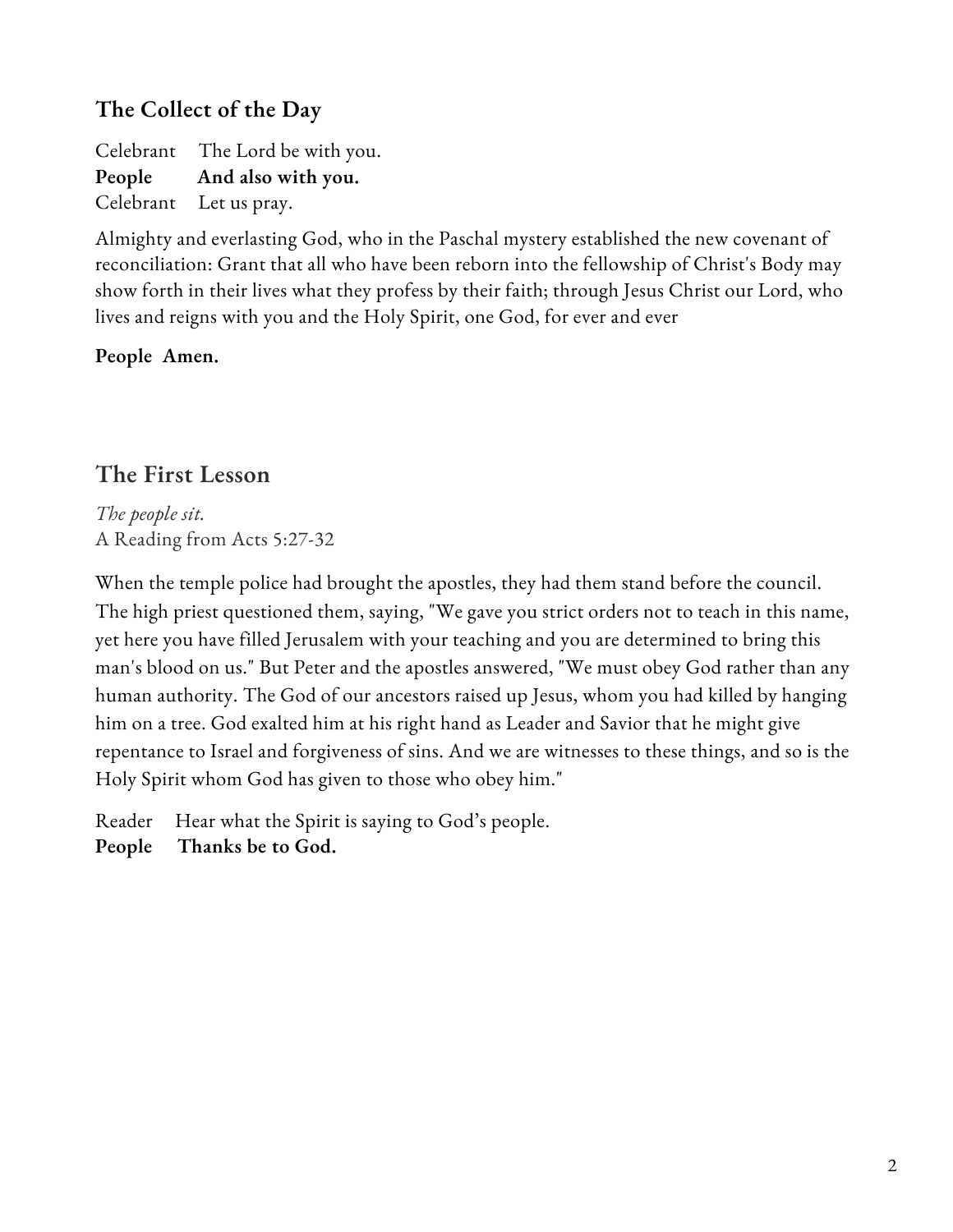The Lord is my strength and my song, and he has become my salvation. There is a sound of exultation and victory in the tents of the righteous: "The right hand of the Lord has triumphed!  $\,$ the right hand of the Lord is exalted! the right hand of the Lord has triumphed!" I shall not die, but live, and declare the works of the Lord. The Lord has punished me sorely, but he did not hand me over to dea t h. Open for me the gates of righteousness; I will enter them; I will offer thanks to the Lord. "This is the gate of the Lord; he who is righteous may enter." I will give thanks to you, for you answered m e and have become my salvation. The same stone which the builders rejected has become the chief cornerstone. This is the Lord'S doing, and it is marvelous in our eyes. On this day the Lord has acted; we will rejoice and be glad in it. Hosannah, Lord, hosannah! Lord, send us now success. Blessed is he who comes in the name of the Lord; we bless you from the house of the Lord. God is the Lord; he has shined upon us; form a procession with branches up to the horns of the altar. "You are my God, and I will thank you; you are my God, and I will exalt you." Give thanks to the Lord, for he is good; **Psalm 118:14-29**<br>The Lord is my strength and my<br>and he has become my sa<br>There is a sound of exultation a<br>in the tents of the rightec<br>"The right hand of the Lord has<br>the right hand of the Lor<br>Ishall not die, but live,<br>and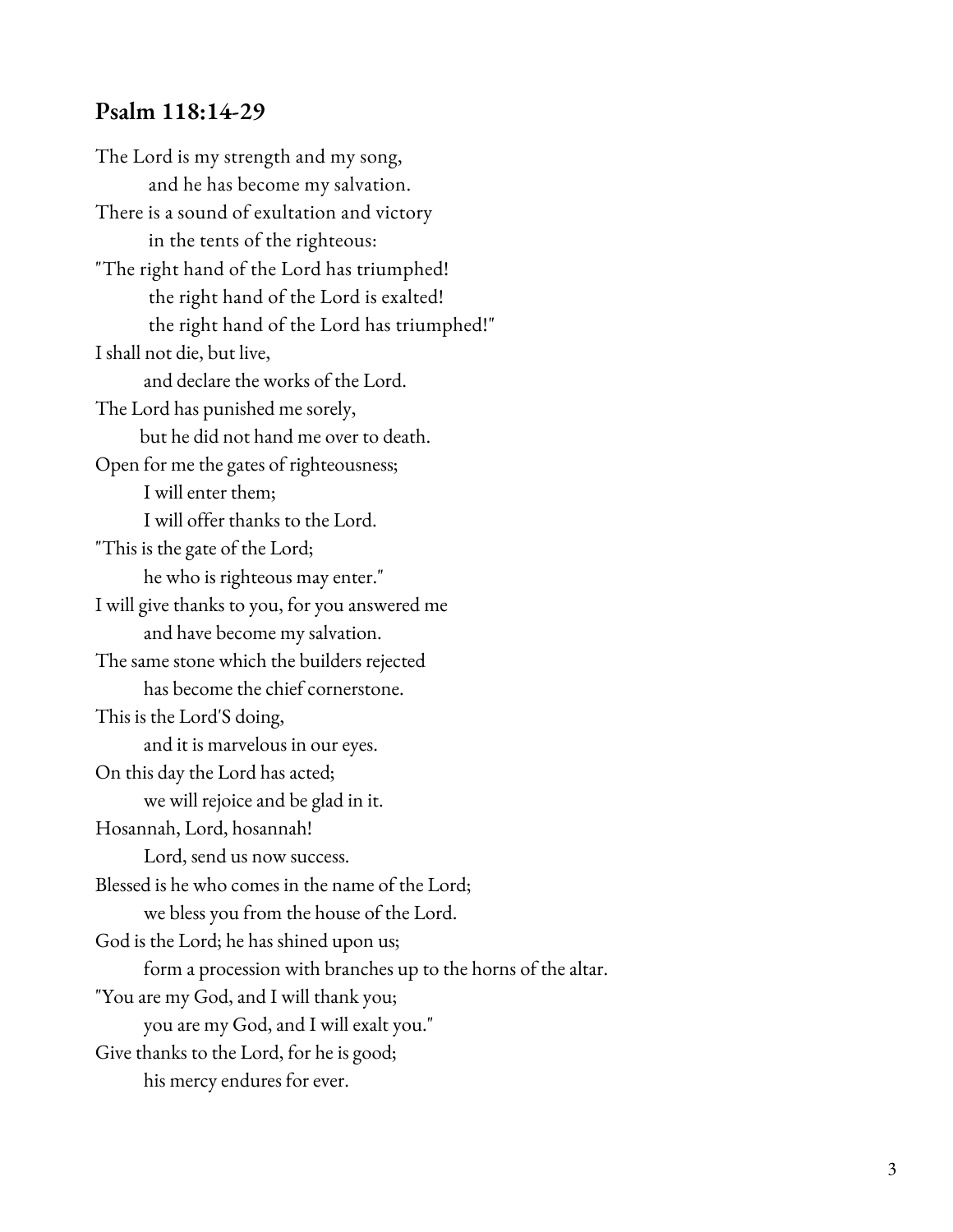### **The Second Lesson**

A Reading from Revelation 1:4-8

John to the seven churches that are in Asia: Grace to you and peace from him who is and who was and who is to come, and from the seven spirits who are before his throne, and from Jesus Christ, the faithful witness, the firstborn of the dead, and the ruler of the kings of the earth.

To him who loves us and freed us from our sins by his blood, and made us to be a kingdom, priests serving his God and Father, to him be glory and dominion forever and ever. Amen.

Look! He is coming with the clouds; every eye will see him, even those who pierced him; and on his account all the tribes of the earth will wail. So it is to be. Amen. "I am the Alpha and the Omega," says the Lord God, who is and who was and who is to come, the Almighty.

Reader Hear what the Spirit is saying to God's people. **People Thanks be to God.**

*Then, all standing, as able*

### The Gospel

Celebrant The Holy Gospel of our Lord Jesus Christ according to John 20:19-31 **People Glory to you, Lord Christ.**

When it was evening on that day, the first day of the week, and the doors of the house where the disciples had met were locked for fear of the Jews, Jesus came and stood among them and said, "Peace be with you." After he said this, he showed them his hands and his side. Then the disciples rejoiced when they saw the Lord. Jesus said to them again, "Peace be with you. As the Father has sent me, so I send you." When he had said this, he breathed on them and said to them, "Receive the Holy Spirit. If you forgive the sins of any, they are forgiven them; if you retain the sins of any, they are retained."

*(The Gospel continued on next page)*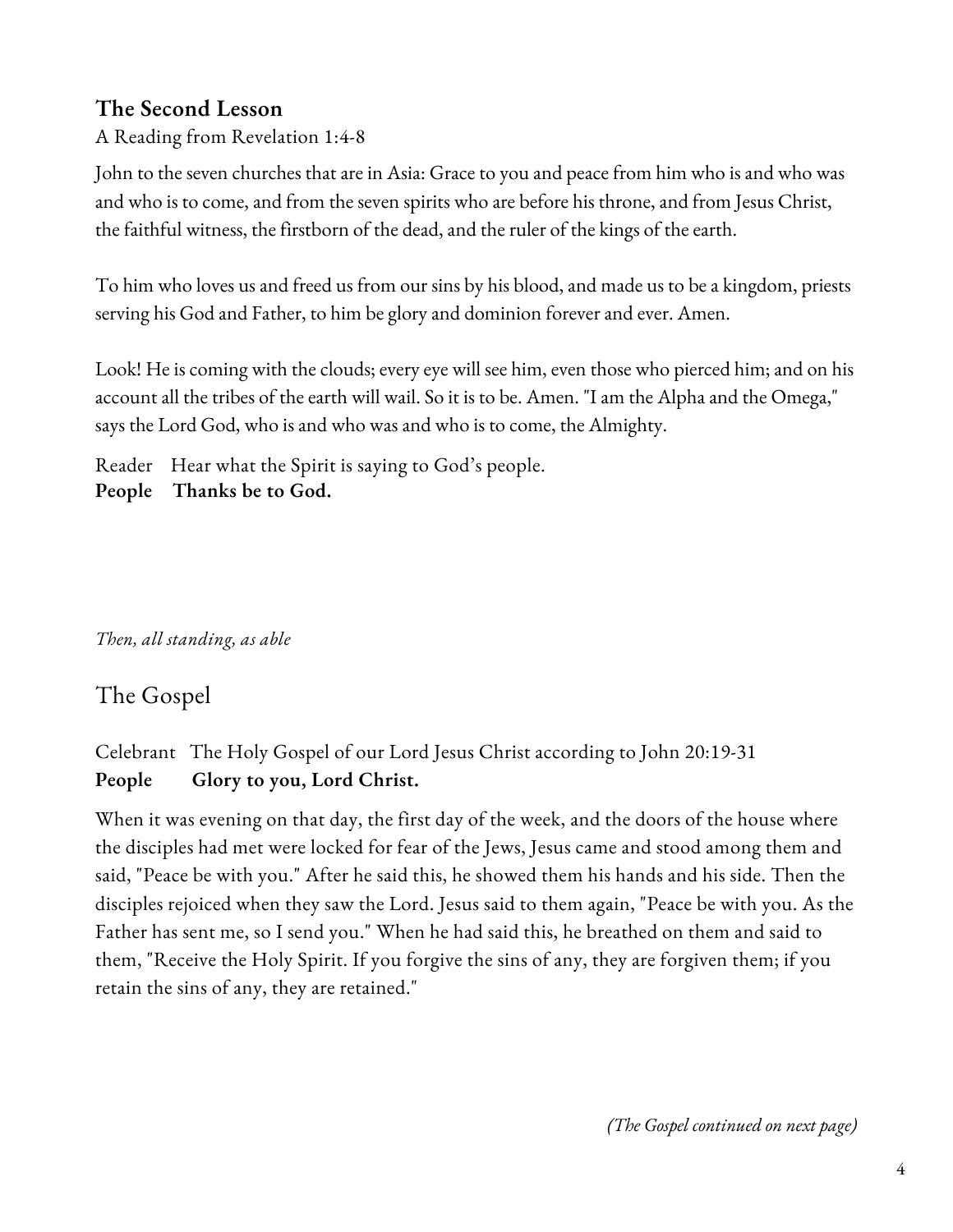But Thomas (who was called the Twin), one of the twelve, was not with them when Jesus came. So the other disciples told him, "We have seen the Lord." But he said to them, "Unless I see the mark of the nails in his hands, and put my finger in the mark of the nails and my hand in his side, I will not believe."

A week later his disciples were again in the house, and Thomas was with them. Although the doors were shut, Jesus came and stood among them and said, "Peace be with you." Then he said to Thomas, "Put your finger here and see my hands. Reach out your hand and put it in my side. Do not doubt but believe." Thomas answered him, "My Lord and my God!" Jesus said to him, "Have you believed because you have seen me? Blessed are those who have not seen and yet have come to believe."

Now Jesus did many other signs in the presence of his disciples, which are not written in this book. But these are written so that you may come to believe that Jesus is the Messiah, the Son of God, and that through believing you may have life in his name.

Celebrant The Gospel of the Lord. **People Praise to you, Lord Christ.**

The Sermon The Rev. Jennifer Hornbeck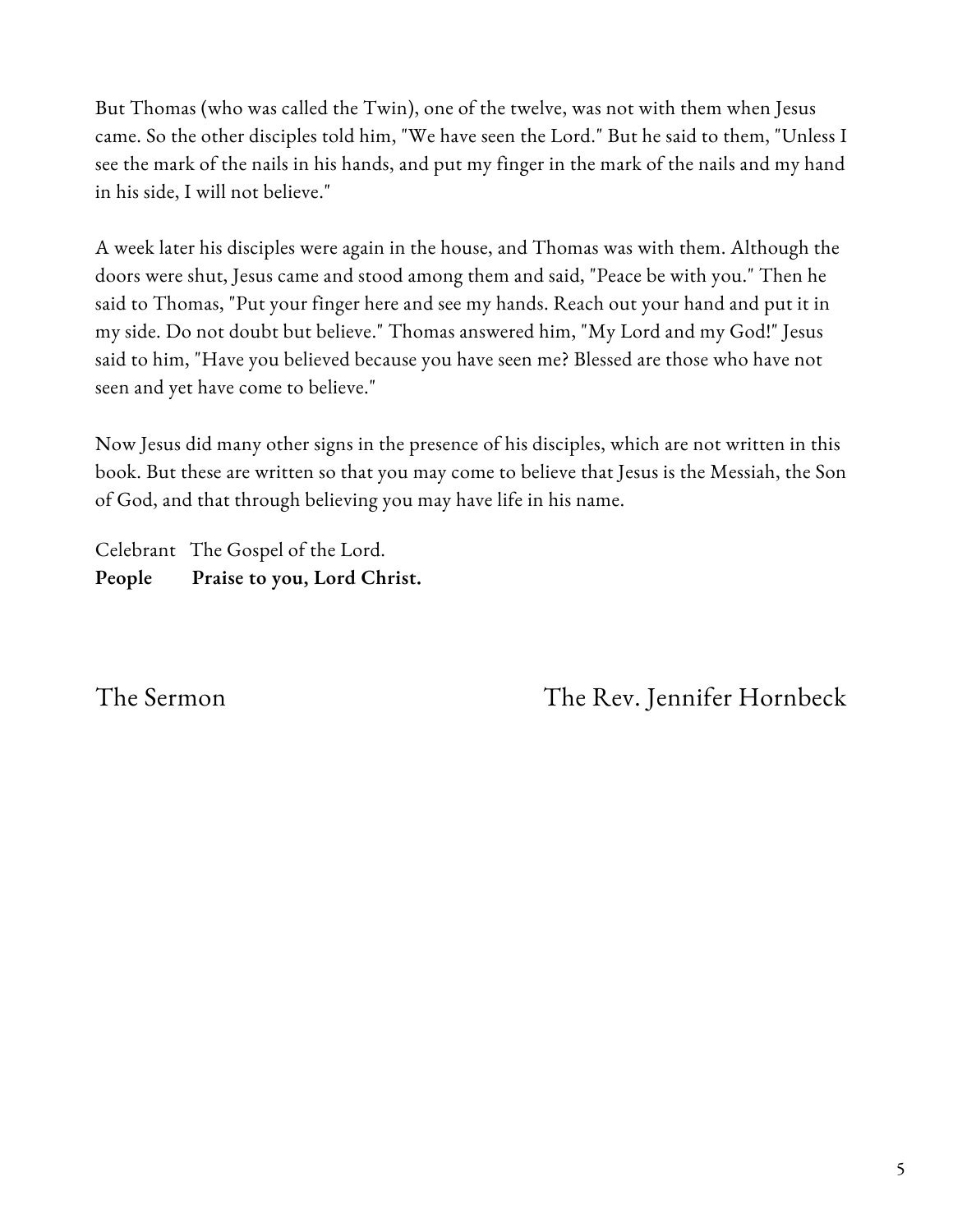# The Prayers of the People

"The people who walked in darkness have seen a great light; those who lived in a land of deep darkness—on them light has shined." *Isaiah 9:2*

You who dwell in darkness and light, in silence and sound, dwell in the hearts of your people. In hope, peace, and joy may we await with anticipation the coming of Christ the Morning Star.

#### *Silence*

Christ, be our light. **Shine in our hearts.**

You who framed the brightness of the first light in creation, dispel the arrogance, animosity, and anger that shatter the unity of your holy Church. Fill your faithful people with the radiant light of truth.

#### *Silence*

Christ, be our light. **Shine in our hearts.**

You who delivered your people from the misery of bondage in slavery to the land of promise, set us free from enslavement to division, disunity, and distrust in our public life and labor. Illumine those in authority with the light of vision.

#### *Silence*

Christ, be our light. **Shine in our hearts.**

You who patterned the stars and called the sun into being, who appointed the moon and chartered the cosmos, pattern the hearts of people everywhere to see in each other the beauty of the universe and the splendor of creation, that divisions of race, class, gender, and ethnicity may be recreated into one common humanity.

### *Silence*

Christ, be our light. **Shine in our hearts.**

You who shower comfort and hope to the lowest, the lost, and the least, shower the light of compassion on the sick, the sorrowful, and the suffering especially those you might name silently or aloud. Help us to be your compassion and hope in the world.

#### *Silence*

Christ, be our light. **Shine in our hearts.**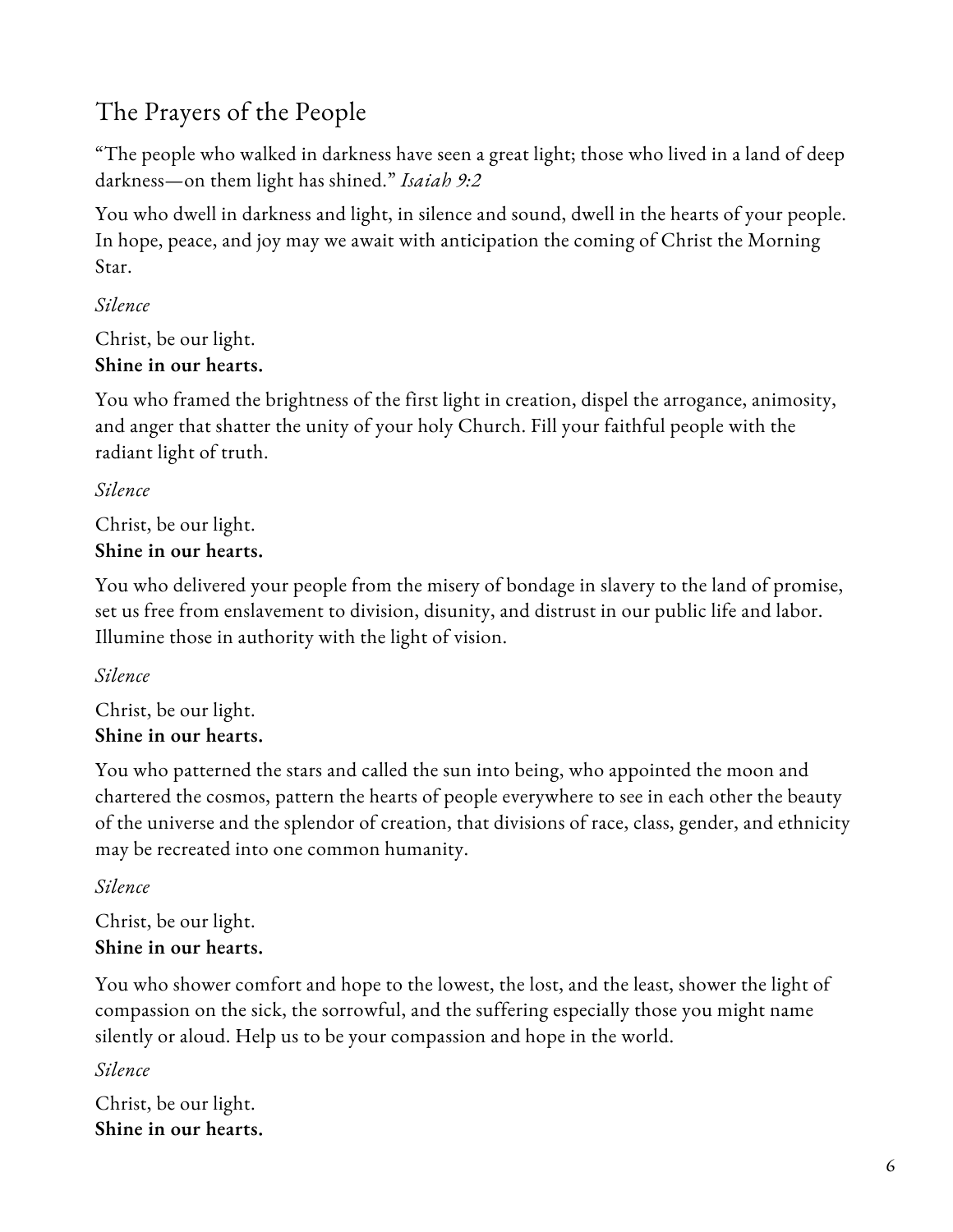You who welcome into the brilliant light of eternity those who have died, welcome those whose lives have been cut short by violence, warfare, and strife [especially \_\_\_\_\_\_\_]. Shine the light of hope.

#### *Silence*

Christ, be our light. **Shine in our hearts.**

You who delight in the complexity and splendor of creation, help us to delight in the diversity of this earth, our island home. Inspire your people to care for all you have made.

*Silence*

Christ, be our light. **Shine in our hearts**.

Celebrant: May Christ, the Morning Star who knows no setting, find us ever burning with the light of love, the spirit of truth, and the wellspring of hope. **Amen.**

### The Peace

*All stand. The celebrant says to the people*

Celebrant The Peace of the Lord be always with you. **People And also with you.**

### Announcements

### Prayer for Mission

**Gracious and loving God, help us this day to understand and celebrate your dream for the world, to be transformed in Jesus' love, and to use our gifts to make a difference for others. Amen.**

### The Offertory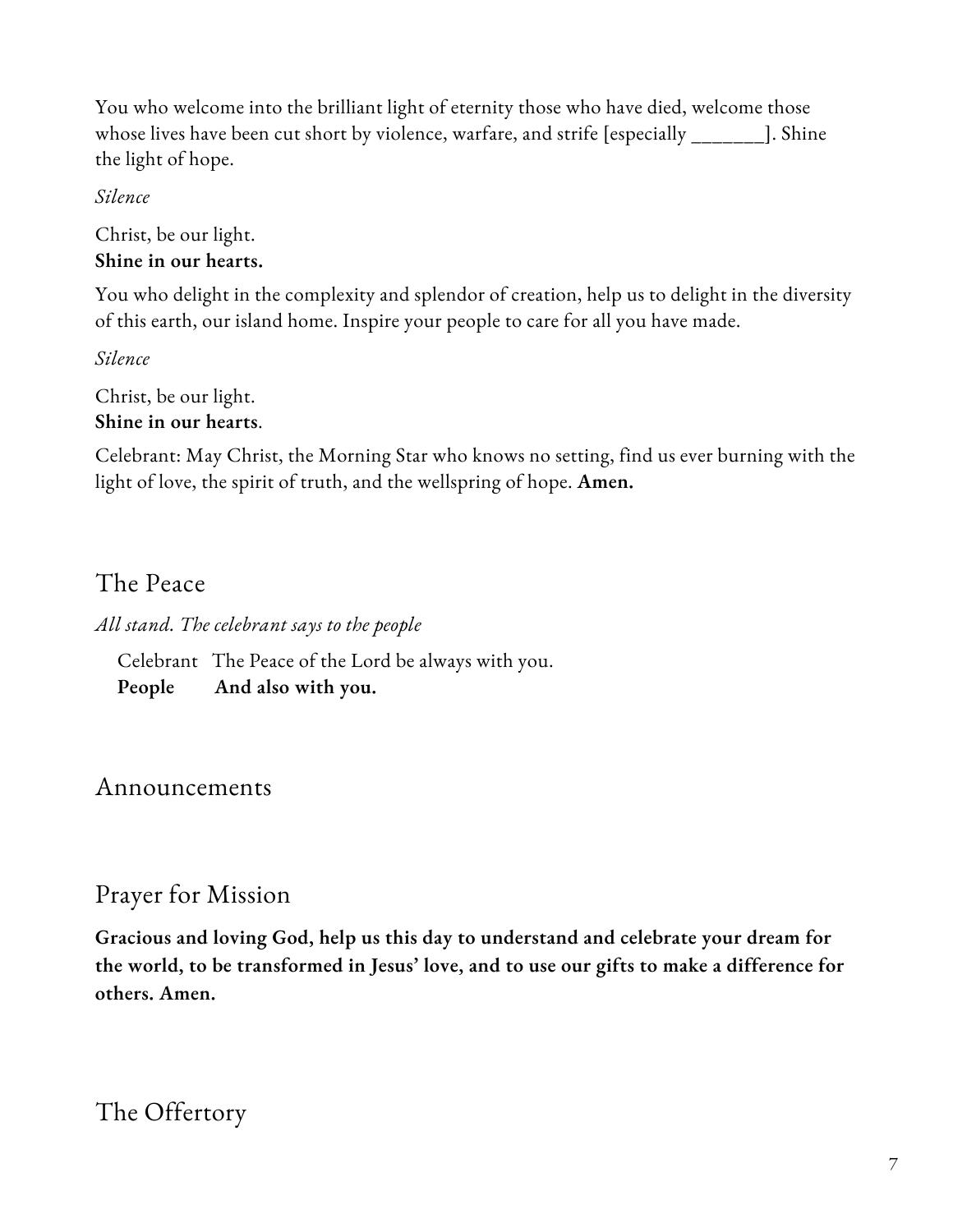## The Great Thanksgiving

Celebrant The Lord be with you. **People And also with you.** Celebrant Lift up your hearts. **People We lift them to the Lord.** Celebrant Let us give thanks to the Lord our God. **People It is right to give God thanks and praise.**

It is right, and a good and joyful thing, always and everywhere to give thanks to you, Father Almighty, Creator of heaven and earth.

But chiefly are we bound to praise you for the glorious resurrection of your Son Jesus Christ our Lord; for he is the true Paschal Lamb, who was sacrificed for us, and has taken away the sin of the world. By his death he has destroyed death, and by his rising to life again he has won for us everlasting life.

Therefore we praise you, joining our voices with Angels and Archangels and with all the company of heaven, who for ever sing his hymn to proclaim the glory of you Name:

#### *Celebrant and People*

**Holy, Holy, Holy Lord, God of power and might, heaven and earth are full of your glory. Hosanna in the highest. Blessed is he who comes in the name of the Lord. Hosanna in the highest.**

#### *The people stand or kneel.*

We give thanks to you, O God, for the goodness and love which you have made known to us in creation; in the calling of Israel to be your people; in your Word spoken through the prophets; and above all in the Word made flesh, Jesus, your Son. For in these last days you sent him to be incarnate from the Virgin Mary, to be the Savior and Redeemer of the world. In him, you have delivered us from evil, and made us worthy to stand before you. In him, you have brought us out of error into truth, out of sin into righteousness, out of death into life.

On the night before he died for us, our Lord Jesus Christ took bread; and when he had given thanks to you, he broke it, and gave it to his disciples, and said, "Take, eat: This is my Body, which is given for you. Do this for the remembrance of me."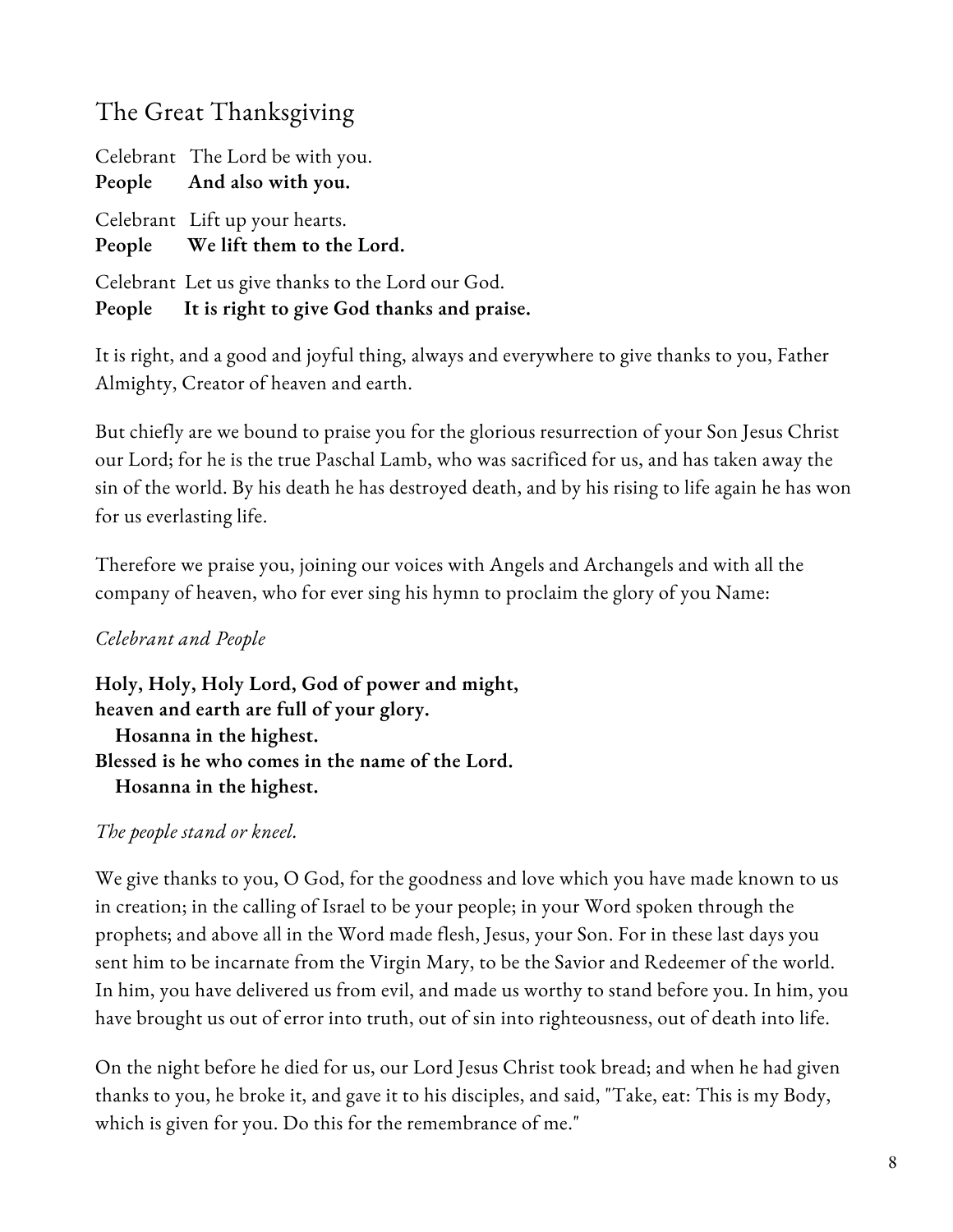After supper he took the cup of wine; and when he had given thanks, he gave it to them, and said, "Drink this, all of you: This is my Blood of the new Covenant, which is shed for you and for many for the forgiveness of sins. Whenever you drink it, do this for the remembrance of me."

Therefore, according to his command, O Father,

#### *Celebrant and People*

**We remember his death, We proclaim his resurrection, We await his coming in glory;**

And we offer our sacrifice of praise and thanksgiving to you, O Lord of all; presenting to you, from your creation, this bread and this wine.

We pray you, gracious God, to send your Holy Spirit upon these gifts that they may be the Sacrament of the Body of Christ and his Blood of the new Covenant. Unite us to your Son in his sacrifice, that we may be acceptable through him, being sanctified by the Holy Spirit. In the fullness of time, put all things in subjection under your Christ, and bring us to that heavenly country where, with [ and] all your saints, we may enter the everlasting heritage of your sons and daughters; through Jesus Christ our Lord, the firstborn of all creation, the head of the Church, and the author of our salvation.

By him, and with him, and in him, in the unity of the Holy Spirit all honor and glory is yours, Almighty Father, now and for ever. **AMEN.**

And now, as our Savior Christ has taught us, we are bold to say,

**Our Father, who art in heaven, hallowed be thy Name, thy kingdom come, thy will be done, on earth as it is in heaven. Give us this day our daily bread. And forgive us our trespasses, as we forgive those who trespass against us. And lead us not into temptation, but deliver us from evil. For thine is the kingdom, and the power, and the glory, for ever and ever. Amen.**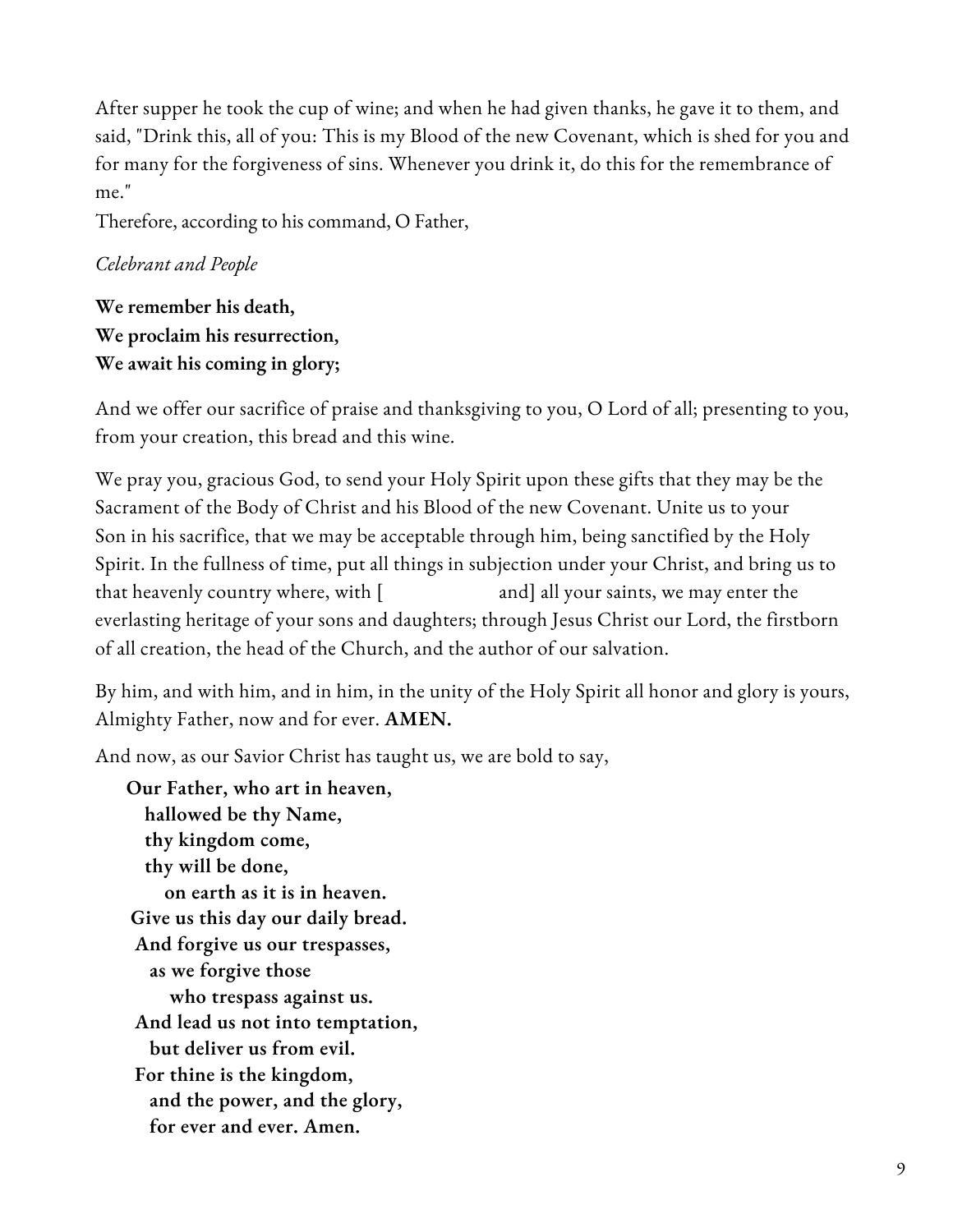### The Breaking of the Bread

Alleluia. Christ out Passover is sacrificed for us. Therefore let us keep the feast. Alleluia.

### The Gifts of God for the People of God

All are welcome to receive communion at St. Paul's. A gluten free option is available upon request. You may also request a blessing from the priest.

#### Let us pray.

#### *Celebrant and People*

**Eternal God, heavenly Father, you have graciously accepted us as living members of your Son our Savior Jesus Christ, and you have fed us with spiritual food in the Sacrament of his Body and Blood. Send us now into the world in peace, and grant us strength and courage to love and serve you with gladness and singleness of heart; through Christ our Lord. Amen.**

### The Blessing

### Dismissal

Let us go forth into the world rejoicing in the power of the Spirit. Alleluia. Alleliua. **Thanks be to God. Alleluia, Alleluia.**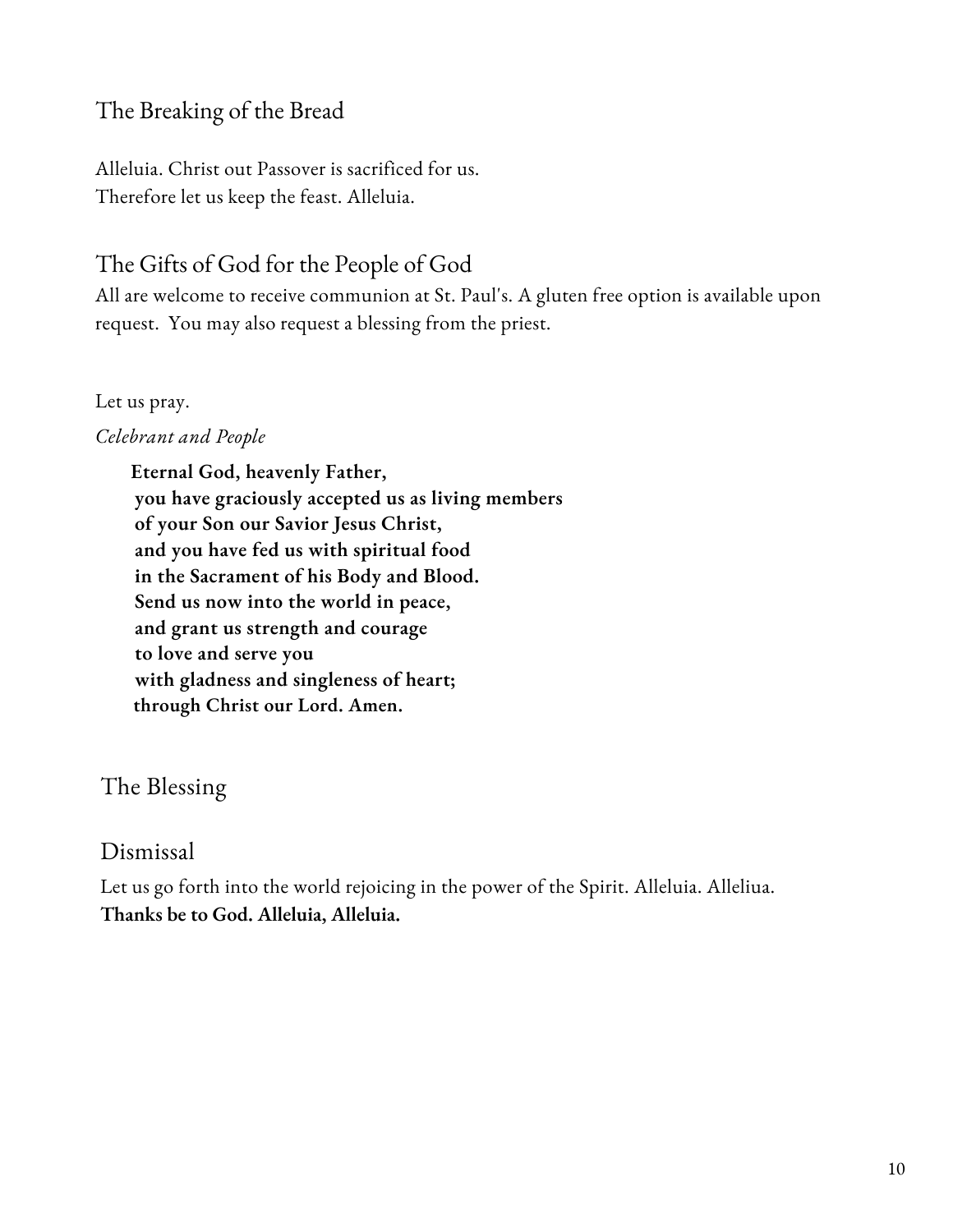### **Happenings at St. Paul's**

### **A Note from the Director of Music**

My heartfelt thanks to the Choir of St. Paul's for the music offerings of this Holy Week and Easter Day. It was a joy to offer music live at St. Paul's ~ from Victoria, Mozart and Britten, to Lili Boulanger, Sarah MacDonald and Melissa Dunphy ~ joined by the young singers of the Choir School and chamber orchestra, the latter generously underwritten by parishioners.

You may listen again to the six services at www.youtube.com/StPaulsBurlingame.

This weekend, I will be participating in the parish retreat, and the choir will be on holiday, returning for the Third Sunday of Easter through the Day of Pentecost (June 5). Evensong and a dinner will be offered on May 15, as the countdown to the Wells Cathedral Residency continues.

Happy Eastertide! Susan Jane Matthews

### **Faithful Friends | April 24 | 9am in Parish Hall Classroom**

Who: for children in grades 4-6

How long: 20-30 minutes

What: A time to learn and grow in community. 4th, 5th, and 6th graders will have fun learning about their faith with their peers and other mentor children slightly older than them. For more information, please contact Jocelyn**, jsideco@stpaulsburlingame.org**

### **Every Sunday at 10am Children's Chapel Service**

This is a lectionary-based Chapel service beginning at the Gospel reading. Children will listen to the Gospel and process out to the upstairs classroom in the Parish Hall to spend time singing, reflecting, and praying together. They will return to the Sanctuary by the Lord's Prayer to re-join their families for communion.

Children's Chapel for children ages 5-8. \*\*\* If your child is older or younger, please call Jocelyn for alternatives\*\*\*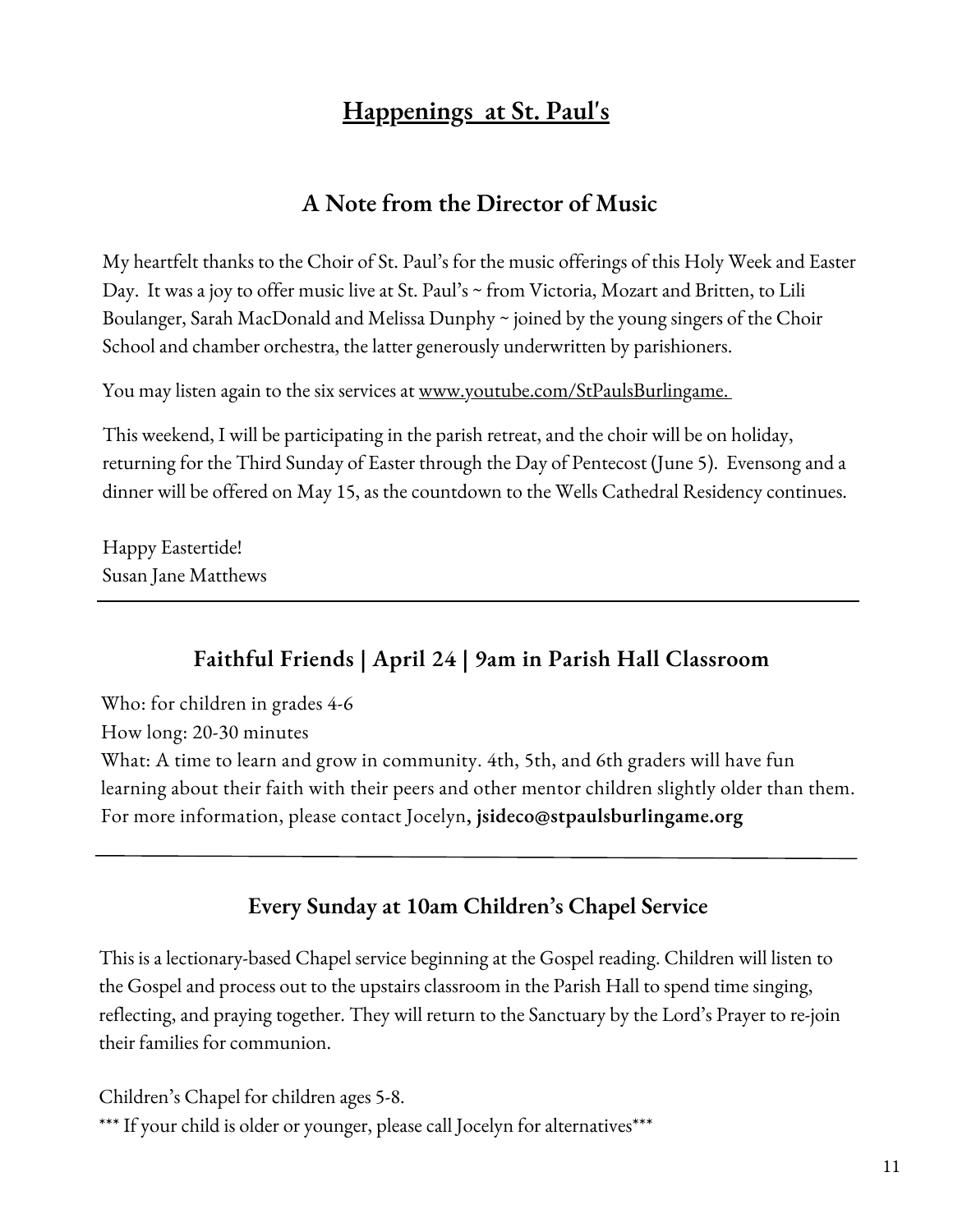### **Watch & Pray | Monday, April 25 | 7:30pm**

Movie: *Flee, an animated documentary*

Where to find it: Hulu

About the Film: An animated documentary telling the true story about a man's need to confront his past in order to truly have a future. Amin arrived in Denmark as an unaccompanied minor from Afghanistan. Today, at 36, he is a successful academic and is getting married. A secret he has been hiding for over 20 years threatens to ruin the life he has built for himself. For the first time, he is sharing his story with his close friend.

About the process:

- 1. Watch the film
- 2. Pray about it and pay attention to what comes up for you
- 3. Join in on the conversation with others on Monday, April 25 at 7:30pm via Zoom. Meeting ID: 503 656 8822

### **Spiritual Parenting | Last Wednesdays in April and May | 7pm**

When: April 27 and May 25, 7:00pm

Who: The group formerly called Moms on a Mission (MOMs) is gathering and making more room for anyone identifying as a parent for communal support, prayer, and friendship. If you are interested, please email Jocelyn for the details and location of the gathering. Do not hesitate to reach out if you would like to participate but want to suggest finding another, additional time/venue.

### **Prayer Service for Mary Page Platerink**

There will be private family services for Mary Page. We will be holding a Prayer Service in memory of Mary Page Platerink for those from St. Paul's community who would like to attend.

The Service will be on Tuesday, May 3 at 5:30 in the Chapel and there will be an opportunity for conversation afterward in the Skillings Garden.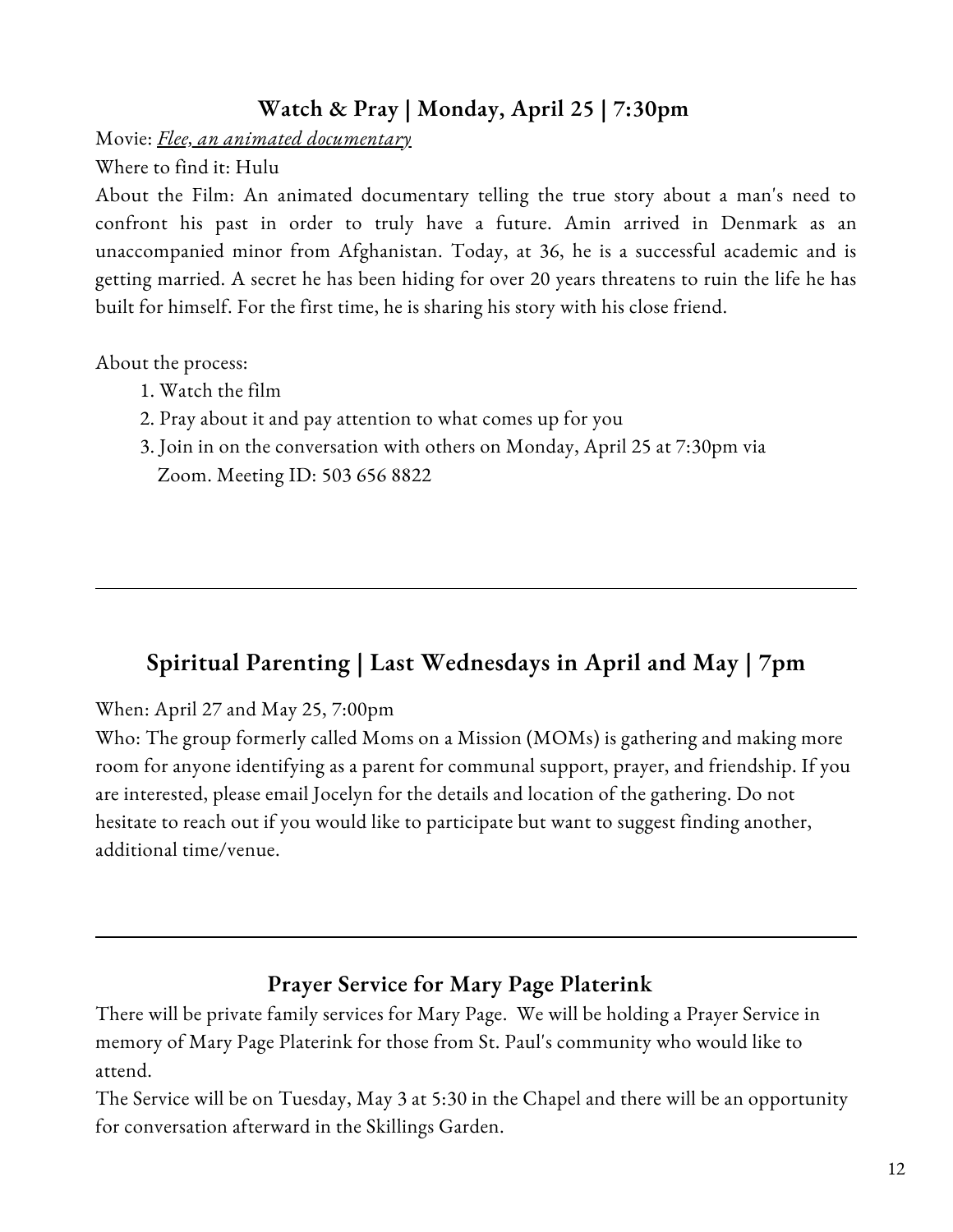# **Whale of a Sale**

The Circle is a small but mighty group, but we need volunteers to assist us. We will be resorting our inventory beginning Sunday, April 24. Early on the morning of the sale, Saturday, May 7, muscle power is needed to set up tables in the Occidental parking lot and to take them down at the end of the sale in the late afternoon.

Through decades, The Circle's sales have provided extra funding for St. Paul's and outreach to the community through access to very affordable clothing and household items. Please join us in this enjoyable and satisfying service.

If you are able to assist on Saturday, May 7 to do the heavy lifting, whether for an hour or more, please contact Cisca Hansen at ciscahansen@sbcglobal.net.

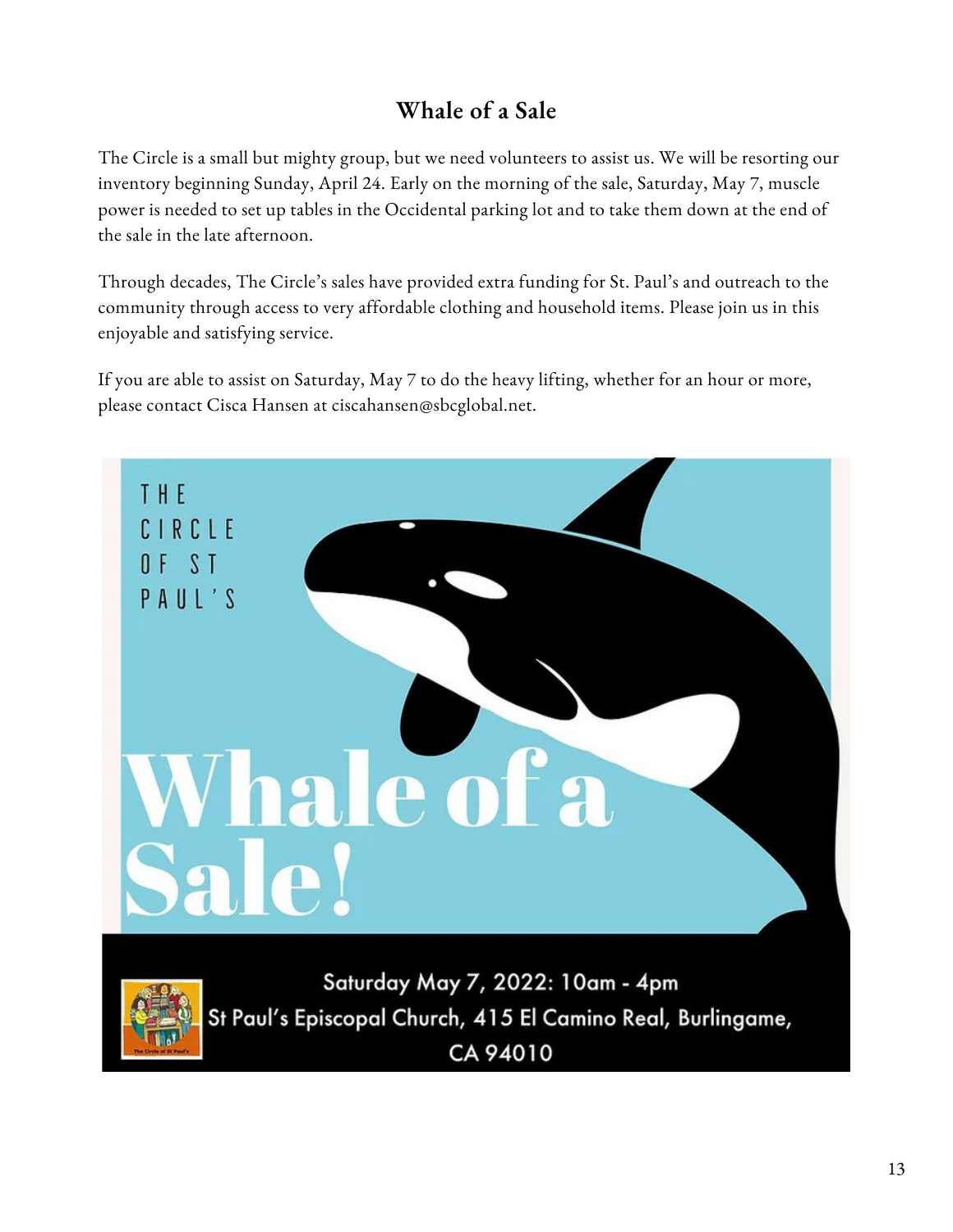### **Choral Evensong & Dinner | 4pm Sunday, May 15, 2022**

All are invited to join in acelebration of 15 years of the Choir School & the Evensong Series (2007-2022) at St. Paul's.

#### **4pm Choral Evensong**

A free-will offering at the service of Evensong will benefit the July 2022 Residency at Wells Cathedral, England by the Choir of St. Paul's Repertoire: Margaret Burk | Responses Herbert Howells | Magnificat & Nunc dimittis (Collegium Regale) Joanna Forbes L'Estrange | The Chorister's Prayer Sarah Quartel | How can I keep from singing?

#### **5pm Catered Dinner**

Tickets: \$15 Adult / \$10 Child Includes Choir Awards & Presentation of RSCM Ribbons Closing Choral Blessing: Joanna Forbes L'Estrange | Irish Blessing



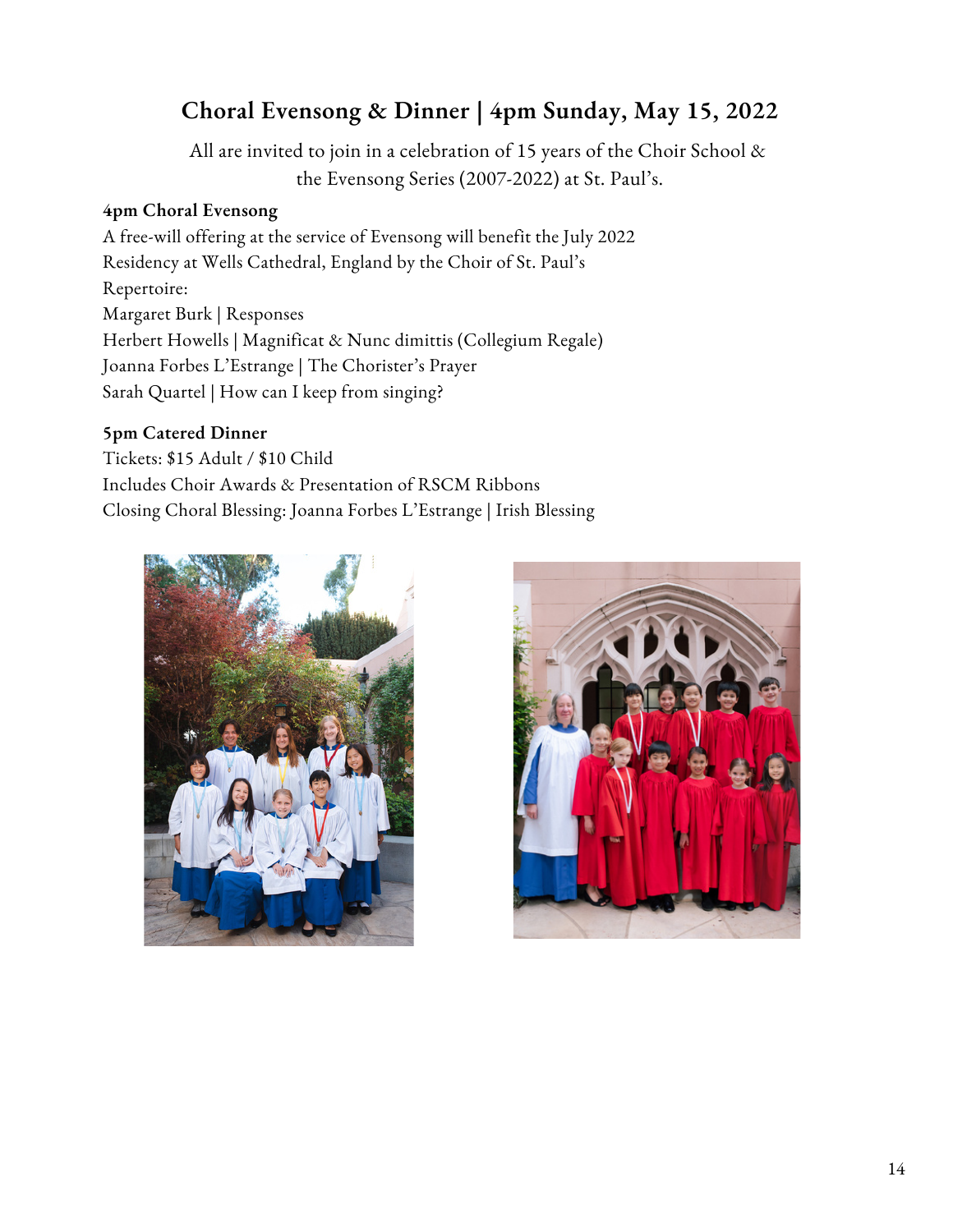# **April at St. Paul's**

#### *Upcoming Special Events and Services*

- April 22-24 St. Paul's Parish Retreat Bishop Ranch
- April 24 8:00 & 10:00am Sunday Services
- Sunday, April 24 9:00am Faithful Friends, Parish Hall Classroom
- Monday, April 25 7:30pm Watch & Pray via Zoom
- Wednesday, April 27 7:00pm Spiritual Parenting (MOMs)
- April 30 Corazon House Building Tijuana, Mexico
- Saturday, May 7 10am 4pm Whale of a Sale
- $\bullet$  Sunday, May 15 4:00pm Evensong follow by Choir Celebration Dinner

#### *Birthdays this week*

Rob Adams, Jim Busselle, Connor Heston, Elliot Klemp, Charlie Sennett, Georgie Sennett

#### *Special Prayers*

Margaret Aubry, Karen Jo Boland, Leslee Bonino, Ann George, Cyndy Bodenlos, Laurance Hoagland, The Hinkson Family, Dylan Ghoorah, The Blundell and Hock Families, Allan Goldberg & David Kosnick, Pamm Maxwell, Larry Margolis, The Platerink Family & Muffet Polly, The Roesch Family, Jennifer Orandain, Mary Jo Schwahn, Lisa Striebing, People of Ukraine, People of Russia, People of Afghanistan

#### *Serving this Week at St. Paul's*

**Celebrant & Preacher:** The Rev. Jennifer Hornbeck **Assisting:** Ms. Jocelyn A. Sideco, MTS

> *Thank you to all those whose ministry enlivens our worship today.*

**Altar Guild:** Penny Edwards & Linda McLaughlin **Communion Bread:** Marian Chin

*8:00am service* **Greeter:** Robert Niehuser **Lector & Intercessor:** Jill Lighty

*10:00am service* **Greeter:** Mark Moore **Lector:** Beth Beisecker **Ushers:** Rob Adams, Vic Carboni, Ron Goerss, Dean Scholl

#### *Parish Prayer Calendar*

Mon. 4/25 Nobuyuki & Akane Ota and Family Tue. 4/26 Susan Paduano Wed. 4/27 Fusi & Oliver Pahulu Thu. 4/28 Fusi Pauli Fri. 4/29 Bob & Ellen Peck and Family

Sat. 4/30 Nick & Virginia Pegley

Sun. 5/1 Scott & Lora Peterson and Family